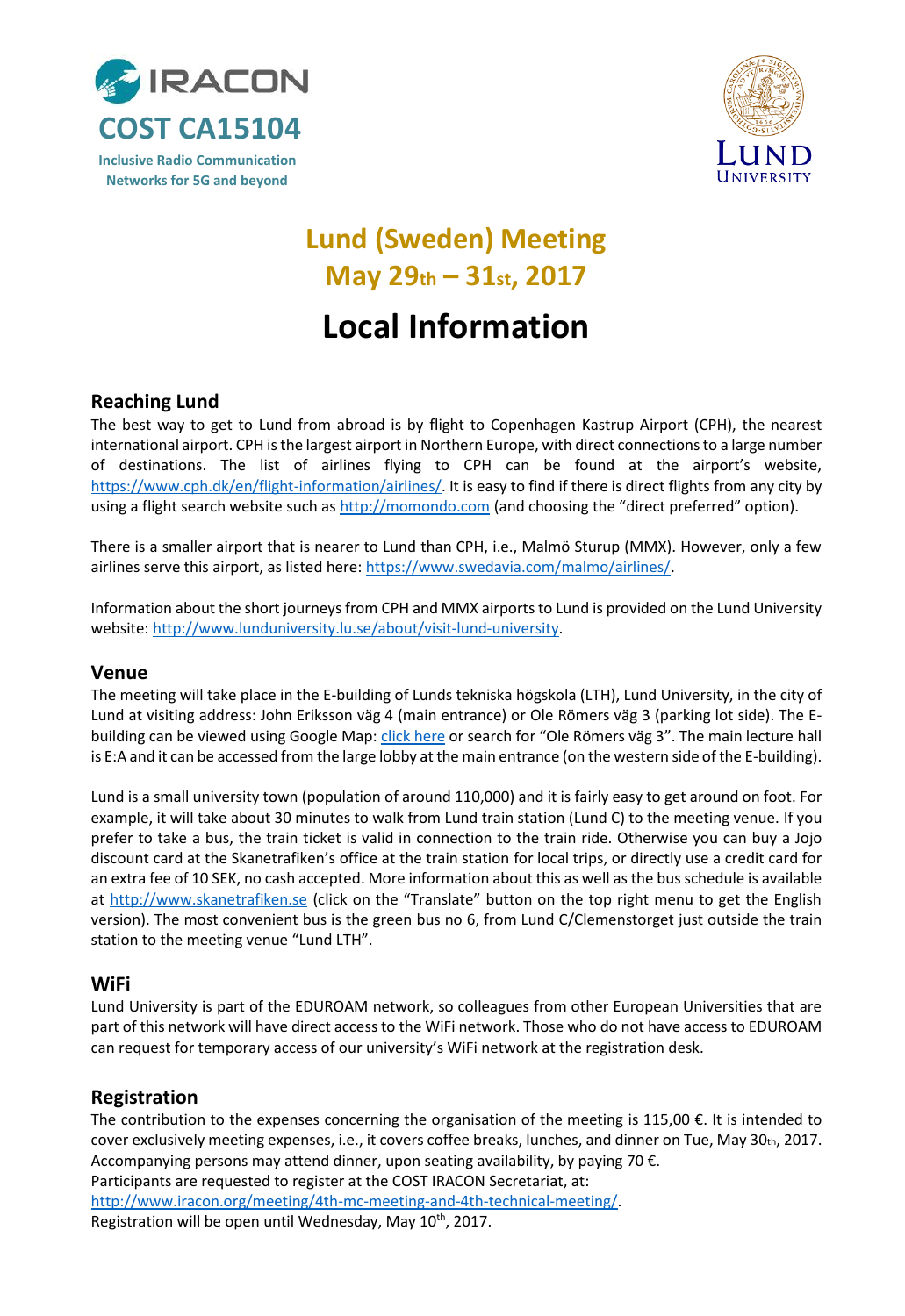



#### **Accommodation**

There are quite a few hotels in Lund, and we have made agreements with a number of hotels to provide a limited number of rooms at discounted rates. Please book these hotels by April 27th at the latest as the block reservation expires then.

*Elite Hotel Ideon* (booking code: 4314600), <https://www.elite.se/en/hotels/lund/hotel-ideon/> 1138 SEK per room per night (single person)

*Hotel Finn* (booking code: 386456) <http://www.hotelfinn.se/en> 897 SEK per room per night (single person)

*Hotel Concordia* - (booking code: Lunds Universitet 20170528) <http://www.concordise/en.aspx> 1235 SEK per room per night (single person)

Elite Hotel Ideon is the closest one to the meeting venue (7 minutes' walk) and has a good reputation of being a nice hotel, but it is located away from the city center (north of the meeting venue). Hotel Finn is located to the south of the meeting venue and at the verge of the city area. Hotel Concordia is located near the train station. You can easily search for more information about these hotels using Google.

If you would like to look for other options, you can check popular hotel booking sites like booking.com, hotels.com, tripadvisor.se, trivago.se, etc. Please note that the prices we obtained through our agreements with the hotels are not necessarily the cheapest prices, subject to different factors such as non-refundable bookings, etc. One cheaper alternative is Good Morning Hotel in Lund, which is located to the West of Lund (next to a large shopping complex called Nova Lund). But this option requires a bus ride (with a connection in the city center).

#### **Programme**

The meeting will be held from May 29th to May  $31_{st}$ . The general schedule of the meeting on all days is as follows:

|             | May 29th           | May 30th           | May 31st                | June 1st        |
|-------------|--------------------|--------------------|-------------------------|-----------------|
|             | Monday             | Tuesday            | Wednesday               | Thursday        |
| 09h00-10h30 |                    | <b>WG Meetings</b> | <b>WG Meetings</b>      | <b>Tutorial</b> |
| 10h30-11h00 |                    |                    | break                   |                 |
| 11h00-13h00 |                    | <b>WG Meetings</b> | <b>WG Meetings</b>      | Tutorial        |
| 13h00-14h00 |                    | lunch              |                         |                 |
| 14h00-15h30 | <b>MCM</b>         | <b>WG Meetings</b> | <b>WG Meetings</b>      |                 |
| 15h30-16h00 | break              |                    | <b>MCM (until 1630)</b> |                 |
| 16h00-18h00 | <b>WG Meetings</b> | <b>WG Meetings</b> |                         |                 |
|             |                    |                    |                         |                 |
| 19h00-23h00 |                    | <b>Dinner</b>      |                         |                 |

The Agenda, and the specific schedule of the meeting for Working Groups and rooms allocation, will be distributed by the Chairman.